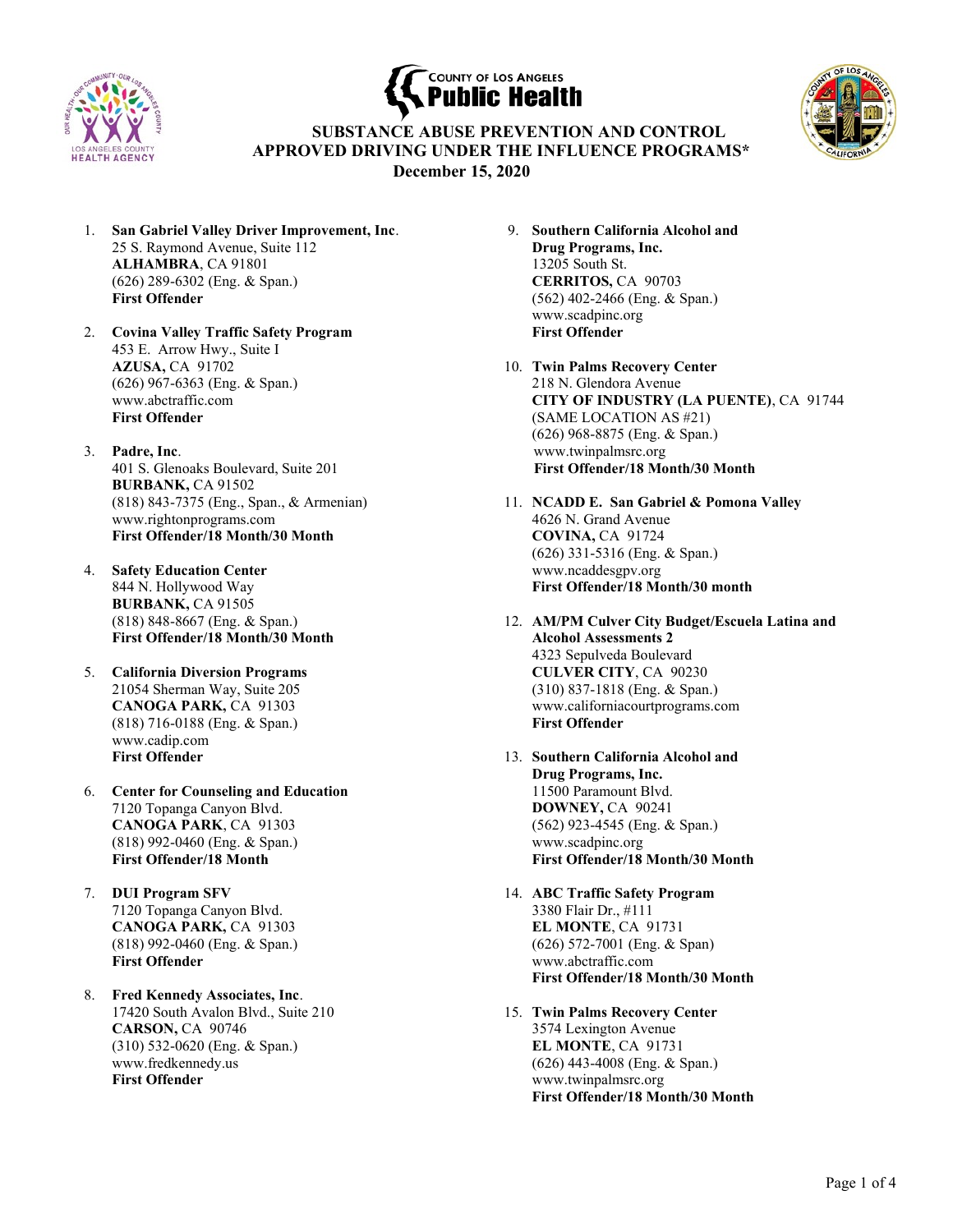- 16. Behavioral Health Services, Inc. 15519 Crenshaw Blvd. GARDENA, CA 90249 (310) 679-9031 (Eng. & Span.) www.bhs-inc.org First Offender
- 17. Right-On Programs 522 E. Broadway Ave., Suite 101 GLENDALE, CA 91205 (818) 240-1683 (Eng., Span., & Armenian) www.rightonprograms.com First Offender/18 Month/30 Month
- 18. ABC Traffic Safety Program 12100 Carson St., Suite E HAWAIIAN GARDENS, CA 90716 (562) 421-4949 (Eng. & Span.) www.abctraffic.com First Offender/18 Month/30 Month
- 19. Diversion Safety Program, Inc. Victoria Plaza 6606 Pacific Blvd., Suite 215 HUNTINGTON PARK, CA 90255 (323) 585-0764 (Span. & Eng.) First Offender
- 20. Inglewood Substance Abuse Traffic Violators Agency 400 S. La Brea Ave., Suite 203 INGLEWOOD, CA 90301 (310) 673-5882/673-5918 (Eng., Span.) www.lewisprofessional.com First Offender
- 21. Twin Palms Recovery Center 218 N. Glendora Avenue LA PUENTE (CITY OF INDUSTRY), CA 91744 (SAME LOCATION AS #10) (626) 968-8875 (Eng. & Span.) www.twinpalmsrc.org First Offender/18 Month/30 Month
- 22. ABC Traffic Safety Program 44746 N. Beech Avenue LANCASTER, CA 93534 (661) 945-8683 (Eng. & Span.) www.abctraffic.com First Offender
- 23. High Road Program, The 44823 Date Avenue LANCASTER, CA 93534 (661) 942-2241 (Eng. & Span.) www.highroadprogram.org 18 Month/30 Month
- 24. Alcohol Education and Recovery Center 1355 S. Redondo Ave., Suite 2 LONG BEACH, CA 90804 (562) 986-5046 (Eng. & Span.) First Offender
- 25. Harbor Area High Gain, Inc. 315-A E. 11th Street LONG BEACH, CA 90813 (562) 436-9801 (Eng. & Span.) First Offender/18 Month/30 Month
- 26. Safety Consultant Services, Inc. 5518 Long Beach Blvd. LONG BEACH, CA 90805 (562) 428-6426 (Eng. & Span.) www.safetyconsultantservicesinc.com First Offender/18 Month/30 Month
- 27. ADAPT Programs, Inc. 1644 Wilshire Blvd., Suite 303 LOS ANGELES, CA 90017 (213) 483-5703 (Eng. & Span.) First Offender/18 Month/30 Month
- 28. Avalon-Carver Community Center 4920 S. Avalon Blvd. LOS ANGELES, CA 90011 (323) 232-4391 (Eng. & Span.) www.avaloncarvercc.wix.com First Offender
- 29. Behavioral Systems Southwest 6411 Hollywood Blvd., 2nd Floor LOS ANGELES, CA 90028 (323) 461-2779 (Eng., Span., Russian, Korean, and a group for the LGBTQ population) www.behavioralsystemssouthwest.com First Offender/18 Month/30 Month
- 30. East Los Angeles Alcoholism Council 916 S. Atlantic Blvd. LOS ANGELES, CA 90022 (323) 268-9344/Fax (323) 268-1114 (Eng. & Span.) First Offender/18 Month/30 Month
- 31. Escuela Hispana de Alcohol 305 N. Soto St., #B LOS ANGELES, CA 90033 (323) 264-7001 (Span. & Eng.) First Offender
- 32. Safety Consultant Services, Inc. 2904 S. Main Street LOS ANGELES, CA 90007 (213) 748-9444 (Eng. & Span.) www.safetyconsultantservicesinc.com First Offender/18 Month/30 Month
- 33. Shields Place of Family 9307 S. Central Avenue LOS ANGELES, CA 90002 (323) 564-6982 (Eng. & Span.) www.shieldsforfamilies.org First Offender/18 Month/30 Month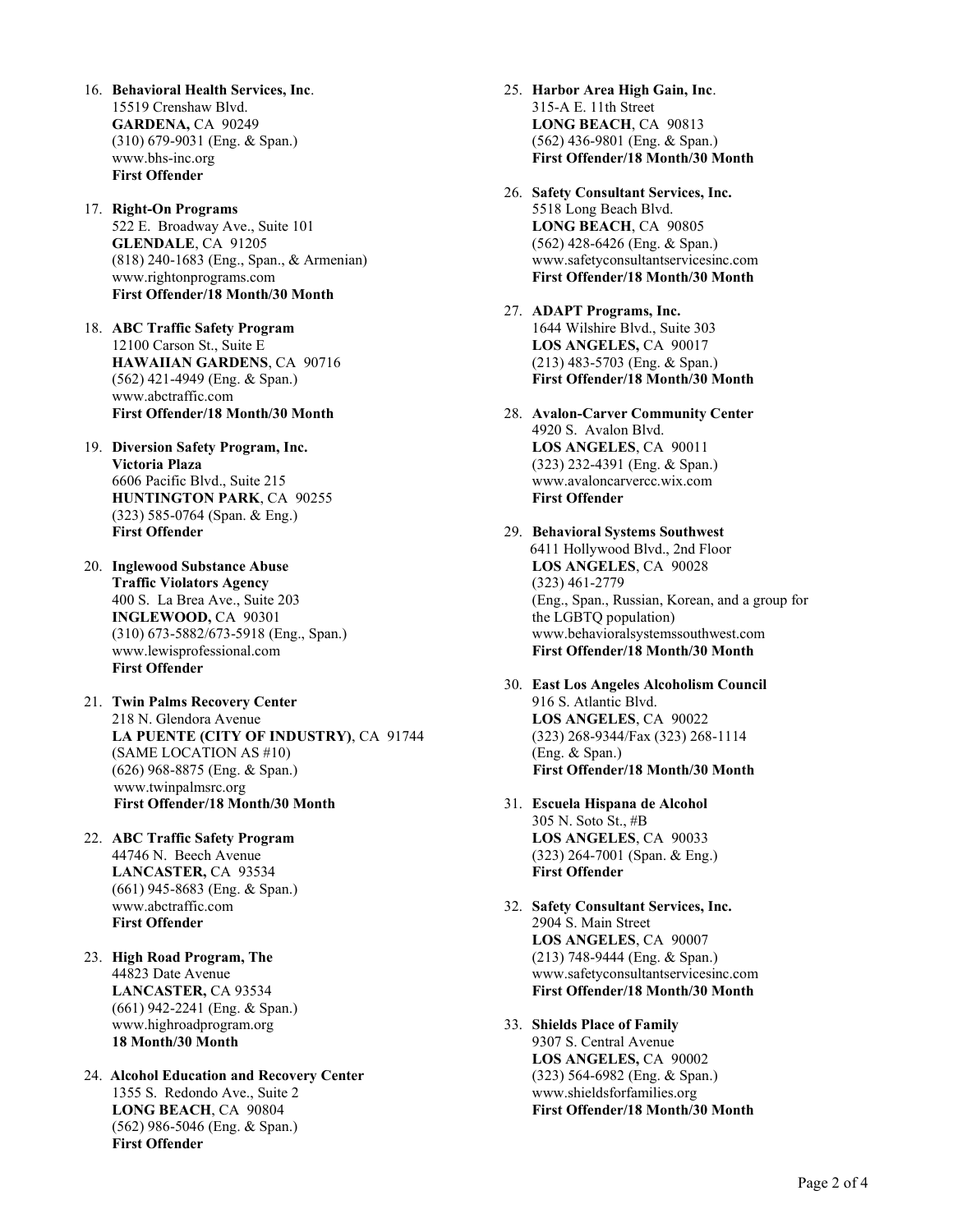- 34. S.I.A.M. (Self Improvement & Alternative Measures) 3756 Santa Rosalia Drive, Suite 417 LOS ANGELES, CA 90008 (323) 292-0581 (Eng. & Span.) First Offender/18 Month
- 35. Alhambra Safety Services 926 E. Garvey Ave., #A MONTEREY PARK, CA 91755 (626) 571-6988 (English, Vietnamese, Chinese, Japanese, & Spanish) www.alhambrasafetyservices.com First Offender
- 36. Safety Consultant Services, Inc. 24506 1/2 Lyons Ave. NEWHALL, CA 91321 (661) 255-7720 www.safetyconsultantservicesinc.com First Offender/18 Month/30 Month
- 37. Driver Safety Awareness Program, Inc. 16909 Parthenia St., #101A NORTH HILLS, CA 91343 (818) 830-8870 (Eng. & Span.) First Offender
- 38. High Road Program, The 700 S. Arroyo Parkway PASADENA, CA 91105 (626) 793-6159/795-4590 (Eng. & Span.) www.highroadprogram.org First Offender/18 Month/30 Month
- 39. Rehabilitation Alcohol Program, Inc. 2055 N. Garey Avenue, Suite 2 POMONA, CA 91767 (909) 596-5335 (Eng. & Span.) First Offender
- 40. Twin Palms Recovery Center 363 S. Park Ave., Suite 201 POMONA, CA 91766 (909) 417-5397 (Eng. & Span.) www.twinpalmsrc.org First Offender/18 Month/30 Month
- 41. Safety Education Center 18700 Sherman Way, Suite 118 (Rear Entrance) RESEDA, CA 91335 (818) 708-1198 (Eng. & Span.) First Offender/18 Month/30 Month
- 42. Northeast Valley Health Corporation 1036 N. Maclay Ave. SAN FERNANDO, CA 91340 (818) 365-2571 (Eng. & Span.) www.nevhc.org First Offender/18 Month
- 43. Fred Kennedy Associates, Inc. World Port Business Center 1931 N. Gaffey St., Suite D SAN PEDRO, CA 90731 (310) 521-1263 (Eng. & Span.) www.fredkennedy.us First Offender
- 44. Alcohol Drug Council High Gain Project 1424 4<sup>th</sup> St., Suite 205 SANTA MONICA, CA 90401 (310) 451-5881 (Eng. & Span.) www.adcwa.com First Offender/18 Month/30 Month
- 45. Safety Consultant Services, Inc. 4120 Tweedy Blvd. (Rear Entrance) SOUTH GATE, CA 90280 (323) 567-0527 (Eng. & Span.) www.safetyconsultantservicesinc.com First Offender/18 Month/30 Month
- 46. Driver Benefits Program 2370 W. Carson St., Suite 150 TORRANCE, CA 90501 (310) 320-9550 (Eng. & Span.) www.driverbenefitsinc.com First Offender/18 Month/30 Month
- 47. High Gain Program/NCADD South Bay 1334 Post Ave. TORRANCE, CA 90501 (310) 328-1587 www.bhs-inc.org First Offender
- 48. High Road Program, The 14430 Sherman Way VAN NUYS, CA 91405-2340 (818) 785-9119 (Eng. & Span.) www.highroadprogram.org First Offender/18 Month/30 Month
- 49. Van Nuys AM/PM-Convenient Driver Safety Schools & Escuela Latina En Espanol 6740 Kester Ave., 2nd Floor, Suite 206 VAN NUYS, CA 91405 (818) 787-7878 (Eng., Span. & Farsi) www.californiacourtprograms.com First Offender/18 Month/30 Month
- 50. High Gain Program 9100 S. Sepulveda Blvd., Suite 105 WESTCHESTER (LAX), CA 90045 (310) 644-3659 (Eng. & Span.) www.bhs-inc.org First Offender/18 Month/30 Month
- 51. Safety Education Center 1515 W. Cameron Ave., Bldg. C, Suite 300 WEST COVINA, CA 91790 (626) 960-3977 (Eng. & Span.) First Offender/18 Month/30 Month